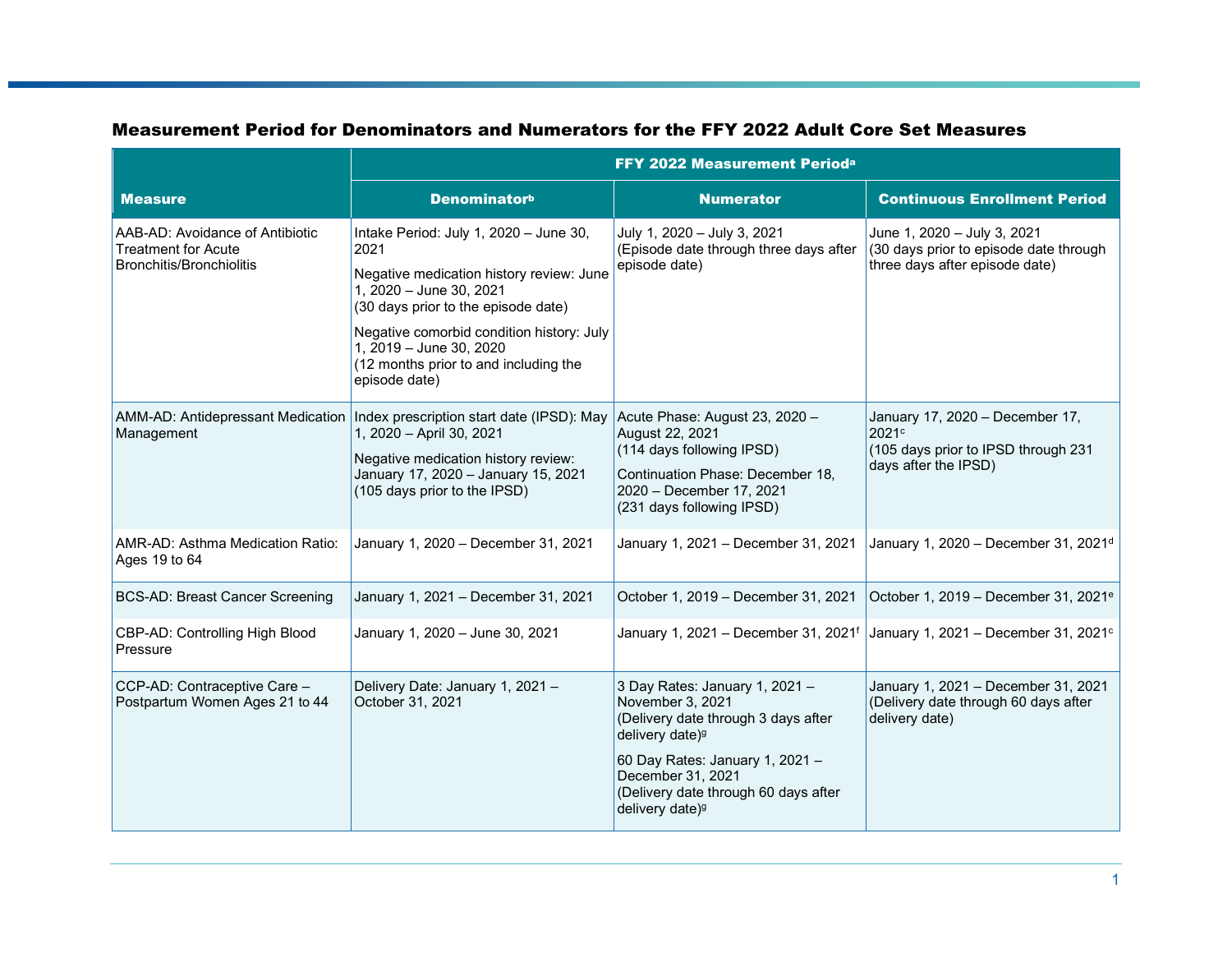|                                                                                                                                                                    | <b>FFY 2022 Measurement Perioda</b>                                         |                                                                                                |                                                  |
|--------------------------------------------------------------------------------------------------------------------------------------------------------------------|-----------------------------------------------------------------------------|------------------------------------------------------------------------------------------------|--------------------------------------------------|
| <b>Measure</b>                                                                                                                                                     | <b>Denominatorb</b>                                                         | <b>Numerator</b>                                                                               | <b>Continuous Enrollment Period</b>              |
| CCS-AD: Cervical Cancer Screening                                                                                                                                  | January 1, 2021 - December 31, 2021                                         | Ages 24-64: January 1, 2019 -<br>December 31, 2021                                             | January 1, 2021 - December 31, 2021 <sup>d</sup> |
|                                                                                                                                                                    |                                                                             | Ages 30-64: January 1, 2017 -<br>December 31, 2021                                             |                                                  |
| CCW-AD: Contraceptive Care - All<br>Women Ages 21 to 44                                                                                                            | January 1, 2021 - December 31, 2021                                         | January 1, 2021 - December 31, 2021                                                            | January 1, 2021 - December 31, 2021 <sup>c</sup> |
| CDF-AD: Screening for Depression<br>and Follow-Up Plan: Age 18 and<br>Older                                                                                        | January 1, 2021 - December 31, 2021                                         | January 1, 2021 - December 31, 2021                                                            | None                                             |
| CHL-AD: Chlamydia Screening in<br>Women Ages 21 to 24                                                                                                              | January 1, 2021 - December 31, 2021                                         | January 1, 2021 - December 31, 2021                                                            | January 1, 2021 - December 31, 2021 <sup>c</sup> |
| COB-AD: Concurrent Use of Opioids<br>and Benzodiazepines                                                                                                           | Index Prescription Start Date (IPSD):<br>January 1, 2021 - December 2, 2021 | January 1, 2021- December 31, 2021                                                             | January 1, 2021 - December 31, 2021h             |
| COL-AD: Colorectal Cancer<br>Screening                                                                                                                             | January 1, 2021 - December 31, 2021                                         | Fecal occult blood test: January 1,<br>2021 - December 31, 2021                                | January 1, 2020 - December 31, 2021 <sup>d</sup> |
|                                                                                                                                                                    |                                                                             | FIT-DNA test: January 1, 2019 -<br>December 31, 2021                                           |                                                  |
|                                                                                                                                                                    |                                                                             | Flexible sigmoidoscopy or CT<br>colonography: January 1, 2017 -<br>December 31, 2021           |                                                  |
|                                                                                                                                                                    |                                                                             | Colonoscopy: January 1, 2012 -<br>December 31, 2021                                            |                                                  |
| CPA-AD: Consumer Assessment of<br><b>Healthcare Providers and Systems</b><br>(CAHPS®) Health Plan Survey 5.1H,  last 6 months")<br><b>Adult Version (Medicaid)</b> | Not applicable (varies by survey<br>question; most questions reference "the | Not applicable (varies by survey<br>question; most questions reference<br>"the last 6 months") | July 1, 2021 - December 31, 2021 <sup>i</sup>    |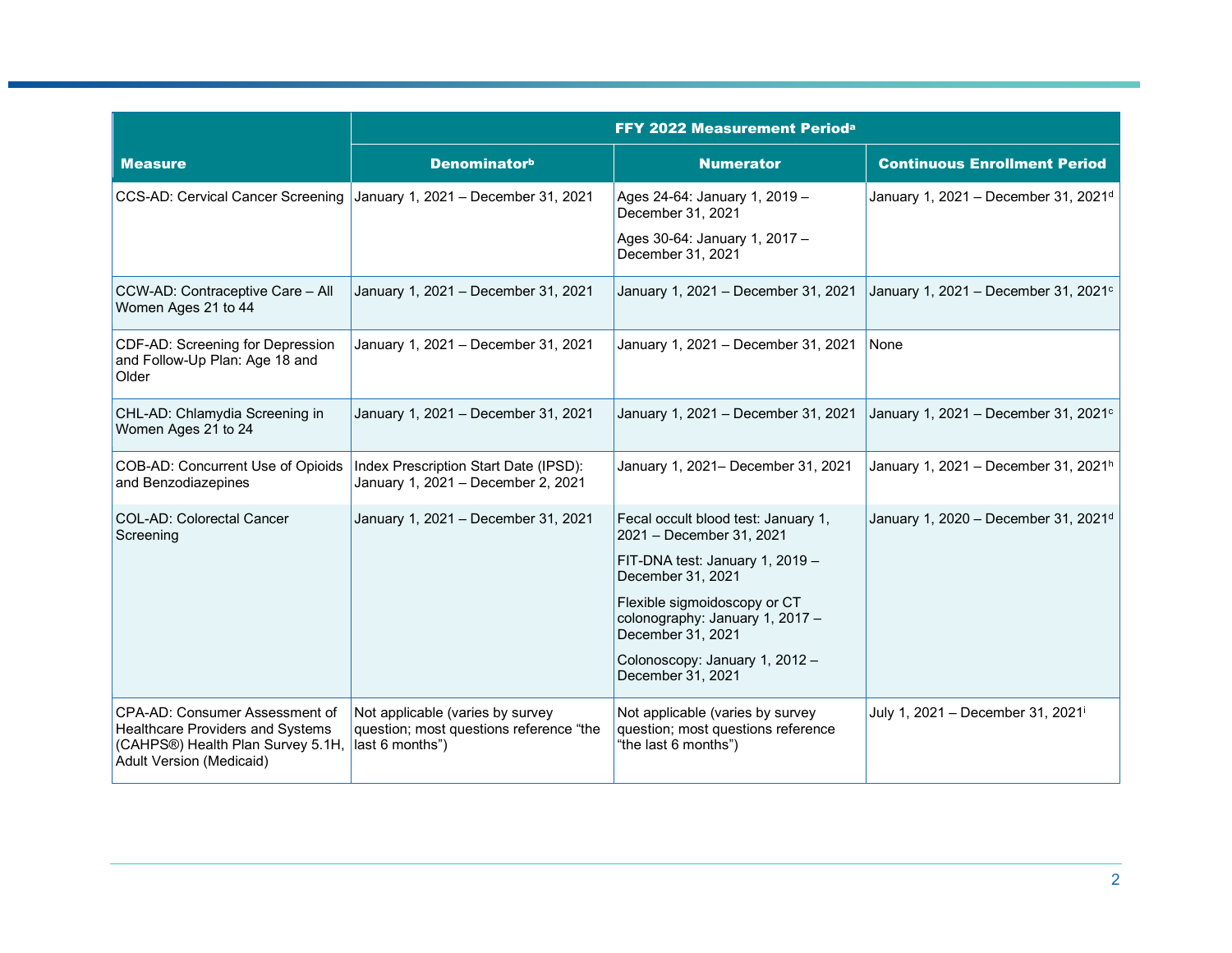|                                                                                                         | FFY 2022 Measurement Perioda                                                                      |                                                                                                                                                                                                                                 |                                                                                            |
|---------------------------------------------------------------------------------------------------------|---------------------------------------------------------------------------------------------------|---------------------------------------------------------------------------------------------------------------------------------------------------------------------------------------------------------------------------------|--------------------------------------------------------------------------------------------|
| <b>Measure</b>                                                                                          | <b>Denominatorb</b>                                                                               | <b>Numerator</b>                                                                                                                                                                                                                | <b>Continuous Enrollment Period</b>                                                        |
| FUA-AD: Follow-Up After Emergency<br>Department Visit for Alcohol and<br>Other Drug Abuse or Dependence | ED visit date: January 1, 2021 -<br>December 1, 2021                                              | 7 Day Follow-up: January 1, 2021 -<br>December 8, 2021<br>(ED visit date through 7 days after visit<br>date)<br>30 Day Follow-up: January 1, 2021 -<br>December 31, 2021<br>(ED visit date through 30 days after<br>visit date) | January 1, 2021 - December 31, 2021<br>(ED visit date through 30 days after<br>visit date) |
| FUH-AD: Follow-Up After<br><b>Hospitalization for Mental Illness:</b><br>Age 18 and Older               | Discharge date: January 1, 2021 -<br>December 1, 2021                                             | 7 Day Follow-up: January 2, 2021 -<br>December 8, 2021<br>(7 days after discharge date)<br>30 Day Follow-up: January 2, 2021 -<br>December 31, 2021<br>(30 days after discharge date)                                           | January 1, 2021 - December 31, 2021<br>(30 days after discharge date)                      |
| FUM-AD: Follow-Up After<br><b>Emergency Department Visit for</b><br><b>Mental Illness</b>               | ED visit date: January 1, 2021 -<br>December 1, 2021                                              | 7 Day Follow-up: January 1, 2021 -<br>December 8, 2021<br>(ED visit date through 7 days after visit<br>date)<br>30 Day Follow-up: January 1, 2021 -<br>December 31, 2021<br>(ED visit date through 30 days after<br>visit date) | January 1, 2021 - December 31, 2021<br>(ED visit date through 30 days after<br>visit date) |
| FVA-AD: Flu Vaccinations for Adults<br>Ages 18 to 64                                                    | Not applicable (asked of all survey<br>respondents)                                               | July 1, 2021 - Date of survey                                                                                                                                                                                                   | July 1, 2021 - December 31, 2021 <sup>i</sup>                                              |
| HPC-AD: Comprehensive Diabetes<br>Care: Hemoglobin A1c (HbA1c) Poor<br>Control (>9.0%)                  | January 1, 2021 - December 31, 2021<br>Diabetes diagnosis: January 1, 2020 -<br>December 31, 2021 | January 1, 2021 - December 31, 2021                                                                                                                                                                                             | January 1, 2021 - December 31, 2021 <sup>c</sup>                                           |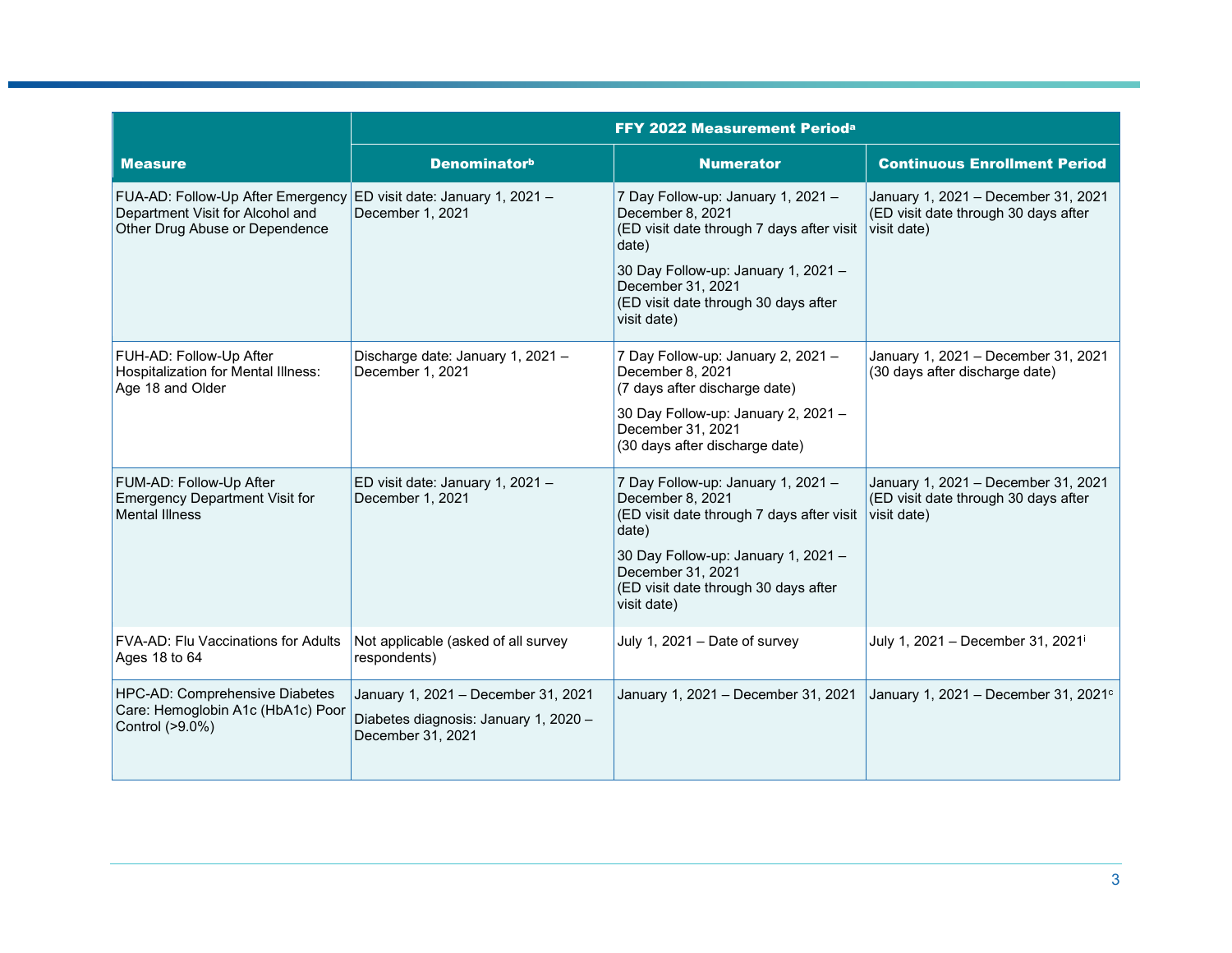|                                                                                                                             | FFY 2022 Measurement Perioda                                                                                                                                                                                              |                                                                                                                                                                                                                                                                          |                                                                                                                                              |
|-----------------------------------------------------------------------------------------------------------------------------|---------------------------------------------------------------------------------------------------------------------------------------------------------------------------------------------------------------------------|--------------------------------------------------------------------------------------------------------------------------------------------------------------------------------------------------------------------------------------------------------------------------|----------------------------------------------------------------------------------------------------------------------------------------------|
| <b>Measure</b>                                                                                                              | <b>Denominatorb</b>                                                                                                                                                                                                       | <b>Numerator</b>                                                                                                                                                                                                                                                         | <b>Continuous Enrollment Period</b>                                                                                                          |
| <b>HPCMI-AD: Diabetes Care for</b><br>People With Serious Mental Illness:<br>Hemoglobin A1c (HbA1c) Poor<br>Control (>9.0%) | January 1, 2021 - December 31, 2021<br>Diabetes diagnosis: January 1, 2020 -<br>December 31, 2021                                                                                                                         | January 1, 2021 - December 31, 2021                                                                                                                                                                                                                                      | January 1, 2021 - December 31, 2021 <sup>c</sup>                                                                                             |
|                                                                                                                             | HVL-AD: HIV Viral Load Suppression January 1, 2021 - December 31, 2021                                                                                                                                                    | January 1, 2021 - December 31, 2021                                                                                                                                                                                                                                      | None                                                                                                                                         |
| Alcohol and Other Drug Abuse or<br>Dependence Treatment                                                                     | IET-AD: Initiation and Engagement of Index episode start date (IESD): January<br>1, 2021 - November 14, 2021<br>Negative diagnosis history review:<br>November 2, 2020 - September 15,<br>2021<br>(60 days prior to IESD) | Initiation of AOD Treatment:<br>January 1, 2021 - November 27, 2021<br>(Within 14 days of the IESD)<br>Engagement of AOD Treatment:<br>January 2, 2021 - December 31, 2021<br>(Day after initiation encounter through<br>34 days after the initiation date) <sup>j</sup> | November 2, 2020 - December 31,<br>2021<br>(60 days prior to IESD through 47 days<br>after the IESD)                                         |
| MSC-AD: Medical Assistance with<br>Smoking and Tobacco Use<br>Cessation                                                     | Not applicable (includes survey<br>respondents who currently smoke every<br>day or some days)                                                                                                                             | Not applicable (references "the last 6<br>months")                                                                                                                                                                                                                       | Year 1: July 1, 2020 - December 31,<br>2020 <sup>i</sup><br>Year 2: July 1, 2021 - December 31,<br>2021 <sup>i</sup>                         |
| NCIDDDS-AD: National Core<br>Indicators                                                                                     | July 1, 2021 - June 30, 2022                                                                                                                                                                                              | July 1, 2021 - June 30, 2022                                                                                                                                                                                                                                             | None                                                                                                                                         |
| OHD-AD: Use of Opioids at High<br>Dosage in Persons Without Cancer                                                          | Index Prescription Start Date (IPSD):<br>January 1, 2021 - October 3, 2021                                                                                                                                                | January 1, 2021 - December 31, 2021                                                                                                                                                                                                                                      | January 1, 2021 - December 31, 2021 <sup>h</sup>                                                                                             |
| OUD-AD: Use of Pharmacotherapy<br>for Opioid Use Disorder                                                                   | January 1, 2021 - December 31, 2021                                                                                                                                                                                       | January 1, 2021 - December 31, 2021                                                                                                                                                                                                                                      | January 1, 2021 - December 31, 2021                                                                                                          |
| PCR-AD: Plan All-Cause<br><b>Readmissions</b>                                                                               | Index hospital stay (IHS) discharge date:<br>January 1, 2021 - December 1, 2021                                                                                                                                           | January 3, 2021 - December 31, 2021<br>(2 days through 30 days following IHS<br>discharge date)                                                                                                                                                                          | January 2, 2020- December 31, 2021<br>(365 days prior to IHS discharge date<br>through 30 days after the IHS<br>discharge date) <sup>k</sup> |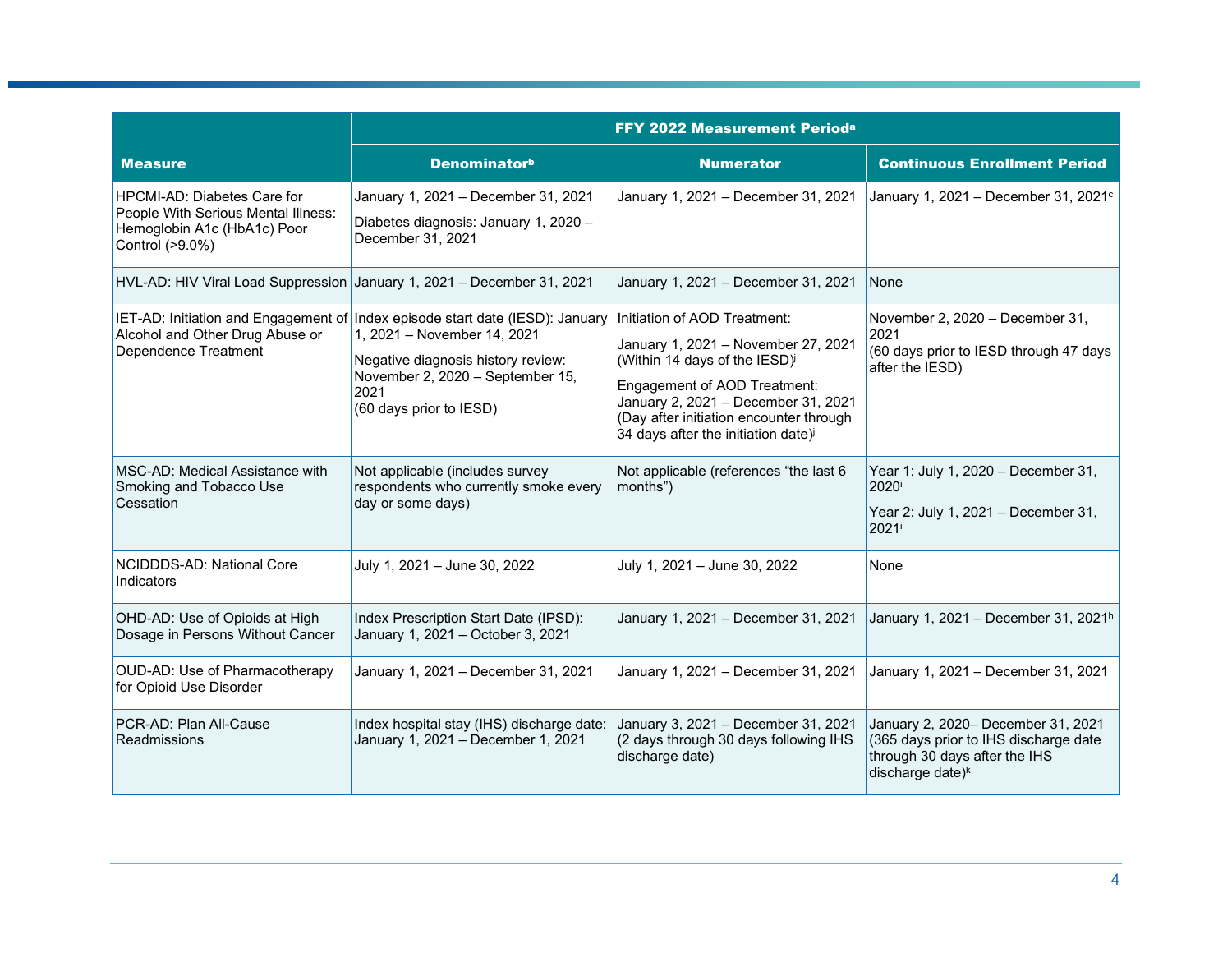|                                                                                                                                | <b>FFY 2022 Measurement Perioda</b>                                                               |                                                                         |                                                                                                              |
|--------------------------------------------------------------------------------------------------------------------------------|---------------------------------------------------------------------------------------------------|-------------------------------------------------------------------------|--------------------------------------------------------------------------------------------------------------|
| <b>Measure</b>                                                                                                                 | <b>Denominatorb</b>                                                                               | <b>Numerator</b>                                                        | <b>Continuous Enrollment Period</b>                                                                          |
| PPC-AD: Prenatal and Postpartum<br>Care: Postpartum Care                                                                       | Delivery date: October 8, 2020 – October   October 15, 2020 – December 30,<br>7, 2021             | 2021<br>$(7$ to 84 days after delivery date)                            | August 26, 2020- December 6, 2021<br>(43 days prior to delivery date through<br>60 days after delivery date) |
| PQI01-AD: PQI 01: Diabetes Short-<br>Term Complications Admission Rate                                                         | January 1, 2021 - December 31, 2021                                                               | January 1, 2021 - December 31, 2021                                     | None                                                                                                         |
| PQI05-AD: PQI 05: Chronic<br><b>Obstructive Pulmonary Disease</b><br>(COPD) or Asthma in Older Adults<br><b>Admission Rate</b> | January 1, 2021 - December 31, 2021                                                               | January 1, 2021 - December 31, 2021                                     | None                                                                                                         |
| PQI08-AD: PQI 08: Heart Failure<br><b>Admission Rate</b>                                                                       | January 1, 2021 - December 31, 2021                                                               | January 1, 2021 - December 31, 2021                                     | None                                                                                                         |
| PQI15-AD: PQI 15: Asthma in<br>Younger Adults Admission Rate                                                                   | January 1, 2021 - December 31, 2021                                                               | January 1, 2021 - December 31, 2021                                     | None                                                                                                         |
| SAA-AD: Adherence to Antipsychotic<br>Medications for Individuals with<br>Schizophrenia                                        | Index prescription start date (IPSD):<br>January 1, 2021 - December 31, 2021                      | January 1, 2021 - December 31, 2021<br>(IPSD through December 31, 2021) | January 1, 2021 – December 31, 2021 $\circ$                                                                  |
| SSD-AD: Diabetes Screening for<br>People With Schizophrenia or Bipolar<br>Disorder Who Are Using<br>Antipsychotic Medications  | January 1, 2021 - December 31, 2021<br>Diabetes diagnosis: January 1, 2020 -<br>December 31, 2021 | January 1, 2021 - December 31, 2021                                     | January 1, 2021 - December 31, 2021 $\circ$                                                                  |

a For some measures, the measurement period for the numerator, denominator, or continuous enrollment period varies depending on a specified date for each enrollee (such as enrollee birthdates, prescription or treatment start dates, and discharge dates). For these measures, two ranges are shown. The first date range identifies the full range of possible dates that states will need to use to calculate the measure for all measure-eligible enrollees. The text in parentheses describes the measurement period that should be used for each eligible enrollee.

b When reporting each measure to CMS, states should report the measurement period they used for the denominator in the "Start Date" and "End Date" fields. For many measures, this date range corresponds to calendar year 2021 (January 1, 2021 – December 31, 2021). Some measures also require states to review utilization or enrollment prior to this period to identify the measure eligible population. For these measures, two date ranges are included in this table. The first date range should be used to populate the Start Date and End Date fields, while the second date range defines these prior review periods and should not be included in the Start Date and End Date fields. For example, the AMM-AD measure instructs states to identify enrollees with antidepressant prescriptions that started May 1, 2020 through April 30, 2021 (the first date range). However, states will also need to review enrollee medication history for 105 days prior to the start of the index prescription (the second date range). States that followed the FFY 2022 Adult Core Set specifications should enter "May 2020" in the Start Date field and